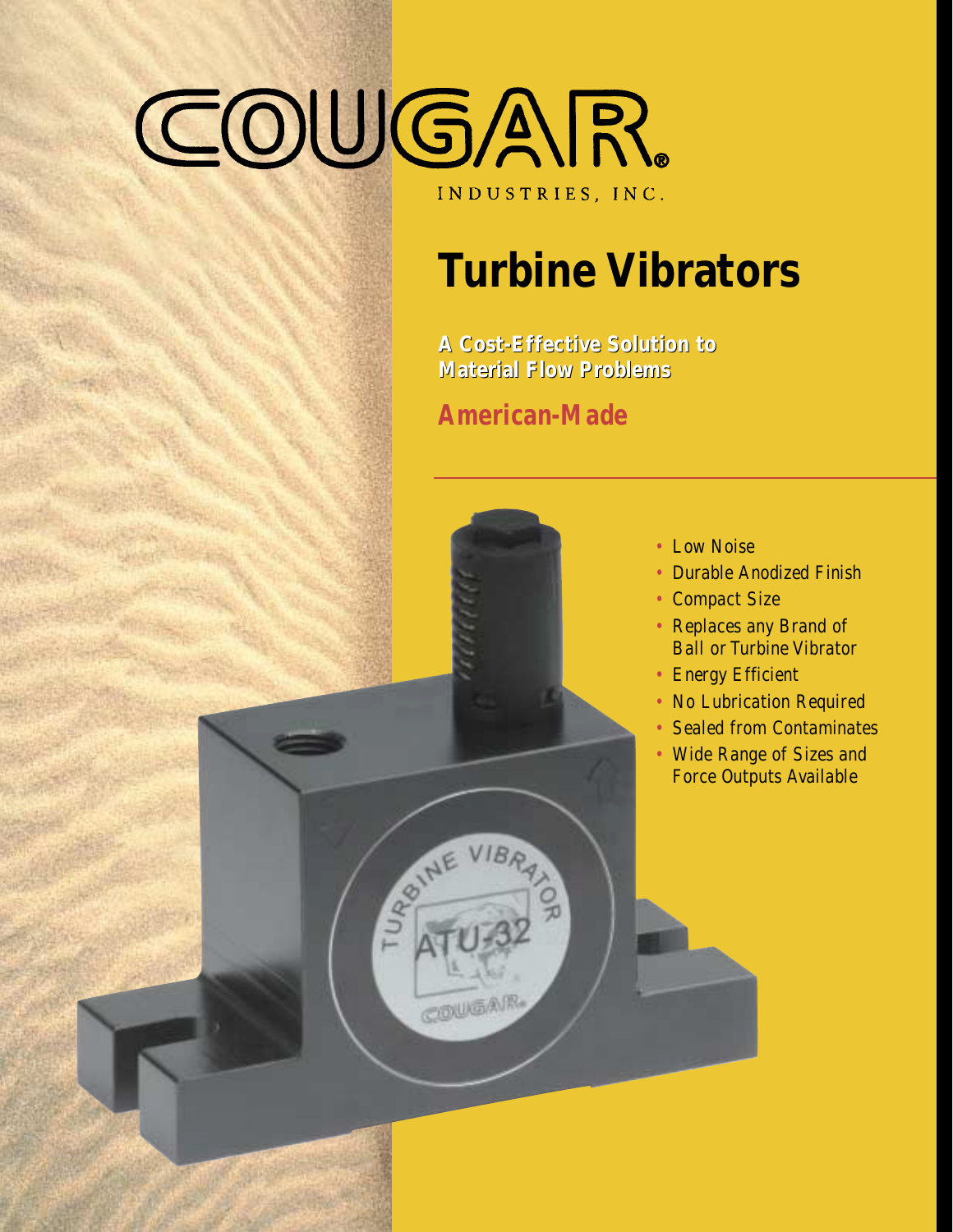#### **Turbine Vibrators**

### **Specifications and Dimensions (Metric)**

Cougar® Industries presents a full line of energy-saving, adjustable, Turbine Vibrators. They offer efficient handling of bulk solids in a wide variety of applications from food processing and pharmaceuticals to heavy industrial. Turbine Vibrators maintain their speed and efficiency over time because their construction makes them lubrication-free. Unlike other vibrators,Turbine Vibrators operate at low noise levels to comply with OSHA Standards.Turbine design achieves low air consumption by maintaining a constant speed.

| • Test data    |
|----------------|
| obtained using |
| 2300 kg test   |
| block          |

- Frequency and force will decrease on a less rigid mount
- Decibel readings taken with muffler installed. Measured on (A) scale at 1 meter

|               |       | 2 Bar     |              |         |       |  |
|---------------|-------|-----------|--------------|---------|-------|--|
| Model         | kg cm | Force (N) | <b>RPM</b>   | Ltr/Min | dB(A) |  |
| <b>ATU-11</b> | 0.001 | 155       | 35,000       | 23      | 70    |  |
| <b>ATU-12</b> | 0.002 | 158       | 25,000       | 23      | 65    |  |
| <b>ATU-21</b> | 0.009 | 582       | 24,000       | 40      | 67    |  |
| <b>ATU-22</b> | 0.012 | 557       | 21,000       | 40      | 61    |  |
| <b>ATU-23</b> | 0.022 | 540       | 15,000       | 40      | 59    |  |
| ATU-31        | 0.026 | 810       | 16,700       | 119     | 66    |  |
| <b>ATU-32</b> | 0.032 | 744       | 14,500       | 119     | 65    |  |
| ATU-33        | 0.067 | 887       | 11,000       | 119     | 64    |  |
| <b>ATU-41</b> | 0.070 | 1,128     | 12,100       | 159     | 66    |  |
| <b>ATU-42</b> | 0.104 | 1,048     | 9,600        | 159     |       |  |
| <b>ATU-43</b> | 0.221 |           |              |         |       |  |
| <b>ATU-51</b> | 0.258 | 3,061     | 10,400       | 258     | 68    |  |
| <b>ATU-52</b> | 0.392 | 3,326     | 8,800        | 258     | 69    |  |
| ATU-53        | 0.874 |           |              |         |       |  |
| <b>ATU-61</b> | 0.700 | 4,093     | 7,300        | 345     | 65    |  |
| ATU-62        | 0.987 | 4,574     | 345<br>6,500 |         | 63    |  |
| <b>ATU-63</b> | 1.565 |           |              |         |       |  |

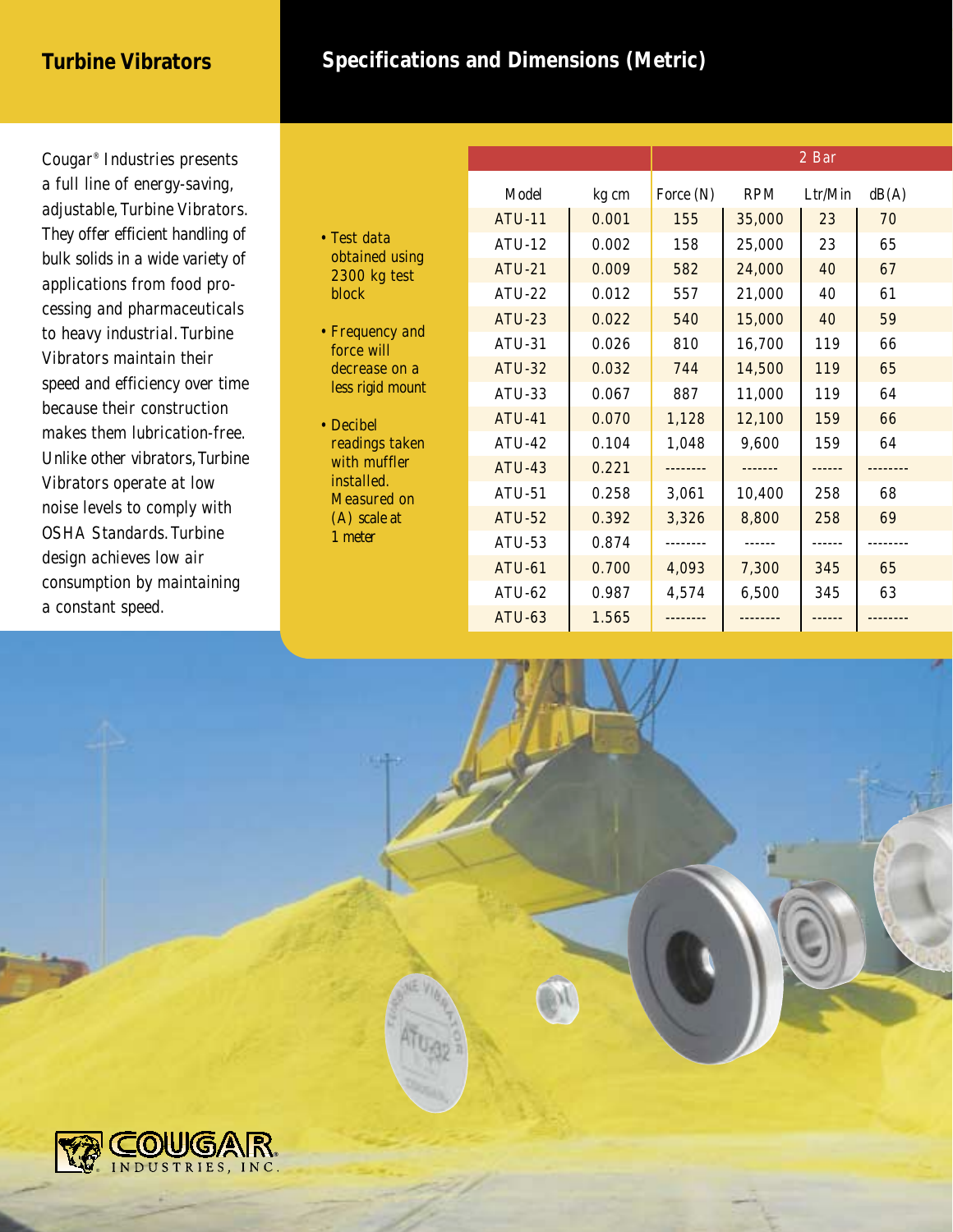|           | 4 Bar      | 6 Bar   |       |           |            |         |       |
|-----------|------------|---------|-------|-----------|------------|---------|-------|
| Force (N) | <b>RPM</b> | Ltr/Min | dB(A) | Force (N) | <b>RPM</b> | Ltr/Min | dB(A) |
| 223       | 42,000     | 42      | 71    | 256       | 45,000     | 51      | 72    |
| 310       | 35,000     | 42      | 67    | 435       | 41,500     | 51      | 70    |
| 910       | 30,000     | 74      | 71    | 1,168     | 34,000     | 105     | 73    |
| 955       | 27,500     | 74      | 64    | 1,214     | 31,000     | 105     | 68    |
| 735       | 17,500     | 74      | 61    | 960       | 20,000     | 105     | 62    |
| 1,406     | 22,000     | 181     | 67    | 1,889     | 25,500     | 252     | 69    |
| 1,487     | 20,500     | 181     | 67    | 2,123     | 24,500     | 252     | 70    |
| 1,649     | 15,000     | 181     | 68    | 2,043     | 16,700     | 252     | 69    |
| 2,098     | 16,500     | 266     | 67    | 3,021     | 19,800     | 368     | 69    |
| 2,558     | 15,000     | 266     | 66    | 3,286     | 17,000     | 368     | 67    |
| 3,320     | 11,700     | 266     | 67    | 4,421     | 13,500     | 368     | 68    |
| 5,157     | 13,500     | 433     | 74    | 6,367     | 15,000     | 597     | 77    |
| 5,388     | 11,200     | 433     | 74    | 7,259     | 13,000     | 597     | 78    |
| 5,110     | 7,300      | 433     | 70    | 6,928     | 8,500      | 597     | 72    |
| 5,814     | 8,700      | 575     | 72    | 7,227     | 9,700      | 799     | 78    |
| 7,103     | 8,100      | 575     | 74    | 8,769     | 9,000      | 799     | 77    |
| 5,380     | 5,600      | 575     | 74    | 6,809     | 6,300      | 799     | 78    |



**Cougar® Industries** patented the world's first 12-volt truck vibrator in 1964. Since that time, the Cougar name has become synonymous with exceptional products, workmanship and support. For the last 35 years, vibrators have been our only focus. Our heavy-duty vibrator lines, designed and manufactured in Illinois, reflect this ongoing commitment to provide our customers with the most rugged and reliable vibrators on the market today. Consider the Cougar advantage.

#### **Designed and Manufactured in America**

- Longer life More value for your investment
- Lower operating costs Uses 1/3 less air than ball vibrators
- No oil mist exhausted Clean operating environment
- Force and frequency easily controlled Versatile to many applications
- Anodized aluminum housing Lightweight and approved for food and pharmaceutical applications